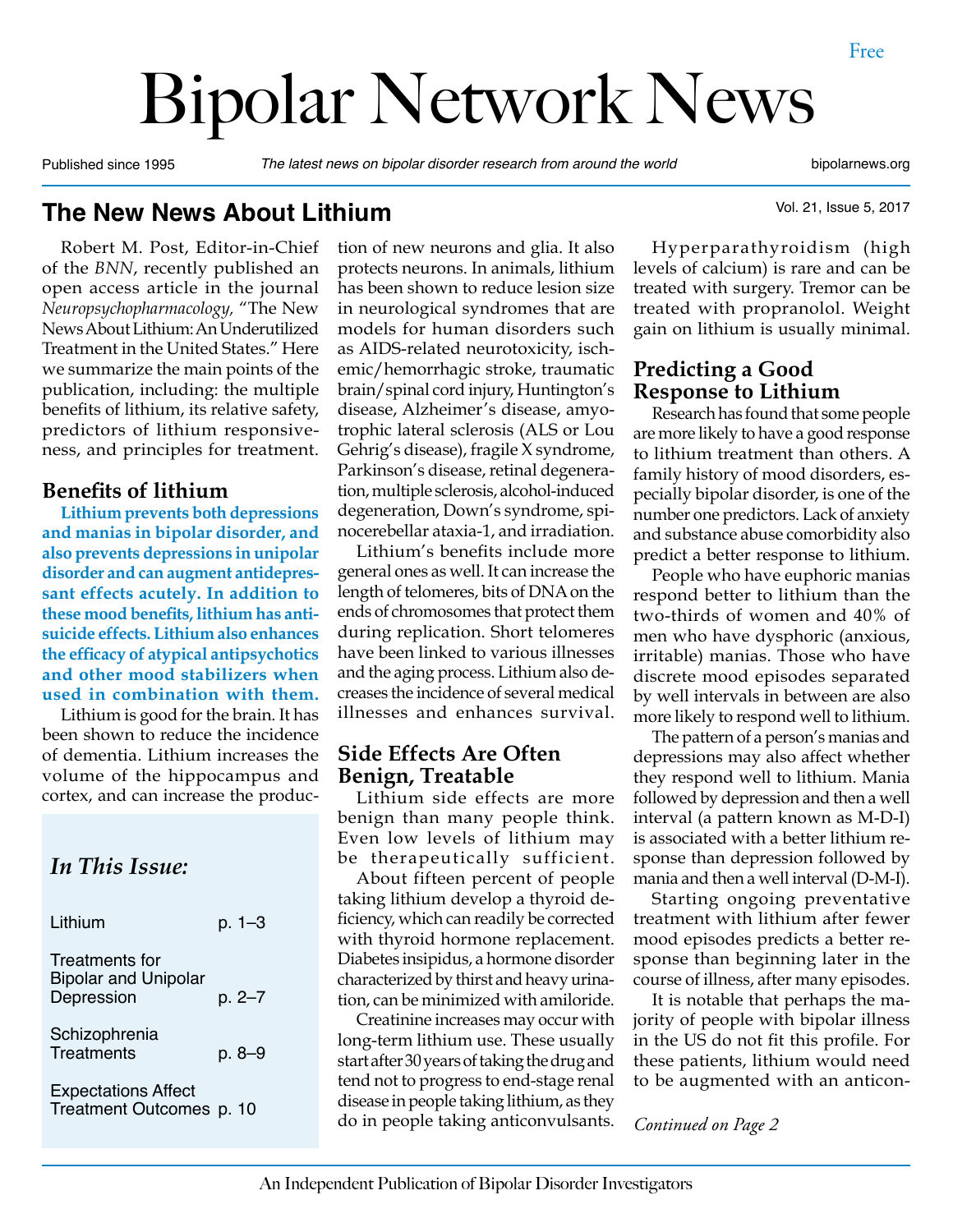## **Lithium's Benefits and New Guidelines for Treatment (cont).**

#### *Continued from Page 1*

vulsant drug, a mood stabilizer (lamotrigine, valproate, or carbamazepine), or an atypical antipsychotic.

#### **New Principles of Treatment**

A 2013 article by Lars V. Kessing and colleagues in the *British Journal of Psychiatry* showed that after a first episode of mania, patients randomized to receive two years of comprehensive treatment involving medications, psychotherapy, psycho-education, and illness monitoring had fewer relapses over a period of six years than patients

#### Bipolar Network News bipolarnews.org

**Editor-in-Chief**: Robert M. Post, MD **Managing Editor**: Moira McCauley

The *BNN* is published 4–6 times a year by investigators working with patients with bipolar disorder to better understand the long-term course of illness. The newsletter is available free of charge to all who request it.

Although the editors of the *BNN* have made every effort to report accurate information, much of the work detailed here is in abstract or pre-publication form, and therefore cannot be taken as verified data. The *BNN* can thus assume no liability for errors of fact or omission, or lack of balance. Patients should consult with their physicians, and physicians with the published literature, before making any treatment decisions based on information given in this issue or in any issue of the *BNN*.

Dr. Post has consulted on behalf of drug companies including Abbott, Astra Zeneca, Bristol-Myers Squibb, Glaxo-SmithKline, Jansen, and Pfizer.

The opinions expressed in the BNN are solely those of Dr. Post, and do not represent the views of any scientific entity or foundation.

Send any comments or suggestions to: mccauleybcn@gmail.com

**BNN**

5415 W. Cedar Lane Suite 201B Bethesda, MD 20814

To subscribe or unsubscribe, see our website or email us at:

**info@bipolarnews.org**.

Note that we do not accept requests to subscribe friends or family members. Please have them contact us directly.

who received treatment as usual. That is, early excellent treatment can improve the long-term course of illness.

At the 2016 meeting of the International Society of Bipolar Disorders, researcher Lakshmi Yatham emphasized the importance of starting ongoing preventative treatment after a first mania. Yatham and colleagues found that cognitive deficits associated with a first mania recover over the course of the next year, but only if the patient experiences no further episodes during this period.

A 2017 study by Michael Berk and colleagues in the *British Journal of Psychiatry* found that when patients were randomized to one year of lithium or quetiapine following a first mania, both groups improved considerably, but had some residual symptoms.

However, after the first six months, lithium brought about more improvement than quetiapine on all measures, including mania, depression, functioning, cognition, and brain imaging. Thus, **preventive treatment should begin after a first manic episode, and use of lithium should definitely be considered.** 

The recurrence of stressors, mood episodes, and bouts of substance use can snowball, making episodes, stressors, and substance use more likely to occur and to become more severe in the future. This process is called sensitization, and it drives illness progression.

Unfortunately, sensitization is based on memory-like epigenetic changes to the shape of DNA that can have a lasting effect on gene transcription and vulnerability to illness, even for a patient's offspring. This means limiting stress and substance abuse and using preventive medication to avoid episodes is not only important to recovery, but can also reduce the accumulation of adverse epigenetic marks on DNA.

If substance abuse cannot be prevented, it should be treated using off label treatments if necessary, since there are no US Food and Drug Administration-approved treatments for the combination of substance abuse and bipolar disorder.

Illness education should be paired with treatment at all stages of bipolar disorder (early, mid, and late). It can help patients better understand and monitor their illness and adhere to ongoing preventive treatment.

Psychotherapy can also help prevent episodes, modulate stressors, and reduce the risk of suicide.

It is also important to be alert to emerging symptoms in children at high risk for bipolar disorder due to their family history. Interventions involving lifestyle improvements (such as nutritious diet, regular exercise, and good sleep habits), psychosocial therapy, or medication may be needed. Early, effective treatment may prevent the onset of full-blown illness or lessen its severity.

# **Study Suggests Magnesium Could Improve Mild to Moderate Depression as Much as SSRIs**

Researcher Emily Tarleton and colleagues report in a 2017 article in the journal *PLoS One* that over-the-counter magnesium may improve mild to moderate unipolar depression with efficacy similar to that of selective serotonin reuptake inhibitor (SSRI) antidepressants.

Magnesium is a mineral that can fight inflammation. The 126 participants in the open study had an average age of 52. Compared to not taking magnesium, **taking 248 mg/day of magnesium produced statistically significant improvement in depression and anxiety symptoms after only two weeks.**

The magnesium was well-tolerated by participants. Tarleton and colleagues hope to replicate their findings with a larger and more diverse population.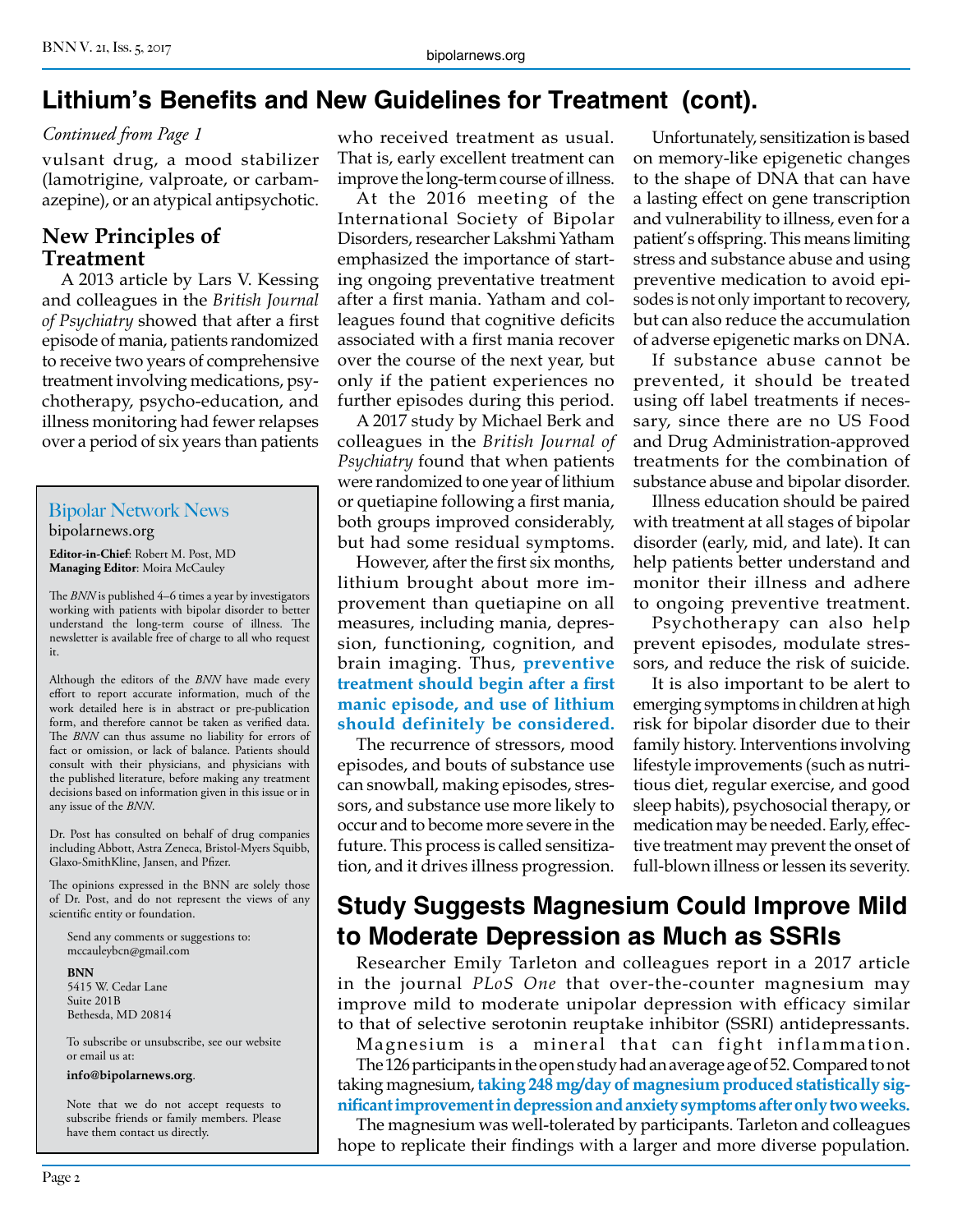## **Making Lithium Treatment More Tolerable For Patients**

In an article in *Psychiatric Times*, Chris Aiken describes seven ways to improve lithium's tolerability. Since many researchers, including *BNN* Editor-in-Chief Robert M. Post, have suggested that lithium should be used more often as a treatment for bipolar disorder, ways of making its side effects more manageable are of great interest. Here we summarize Dr. Aiken's seven points and add a few perspectives of our own.

Aiken writes that "when it comes to the side effects that matter most to patients—sedation, weight gain, and cognition—lithium's tolerability ranks right behind lamotrigine." In fact, lithium plus lamotrigine is an excellent combination, as lithium excels at preventing manias while lamotrigine excels at depression prevention.

Post's philosophy is that **many of lithium's side effects can be avoided in the first place through judicious dose titration.** He suggests gradually increasing dosage, and stopping before side effects become difficult, or reducing a dosage that has already become a problem. The idea is to avoid lithium side effects even if blood levels of lithium remain below clinically therapeutic levels. Post suggests using lithium at whatever dose is not associated with side effects.

Many of lithium's positive therapeutic effects emerge at low doses, and if this improvement is insufficient, the rest of the needed efficacy can be achieved by adding other medications. As noted above, lamotrigine is a good option for break-through depression, as is lurasidone. For breakthrough mania, the mood stabilizers valproate and carbamazepine or an atypical antipsychotic can be added to lithium.

A little-appreciated option for enhancing lithium's mood stabilizing effects is nimodipine, a dihydropyridine calcium blocker. It has both antimanic and antidepressant efficacy without lithium's side effects. Research showed that a year on the combination of lithium and nimodipine was more effective than a year of either drug alone.

If a patient taking lithium experiences a tremor at a dose that is not fully effective, nimodipine can be added in order to lower the lithium dose enough to eliminate the tremor.

Nimodipine specifically blocks the calcium influx gene CACNA1C that has been repeatedly been associated with the vulnerability to bipolar disorder and depression.

If side effects do occur on lithium, they can often be managed. The following suggestions are adapted from Aiken's article with input from Post.

**Tremor** responds to beta blockers and high dose vitamin B6 (900-1200mg/day), which may also improve restless legs resulting from atypical antipsychotics.

**Gastrointestinal side effects** of lithium can also be treated. Taking lithium with food or using extendedrelease preparations can improve nausea. Immediate release preparations are better for diarrhea. Lopiramide (Imodium), milk of magnesia, or nimodipine (which tends to be constipating) may also improve diarrhea.

While **weight gain** on lithium is usually minimal (a few pounds in the first year), problems with overweight can be treated with topiramate, zonisamide, or the combination of bupropion and naltrexone.

**Erectile dysfunction** is occasionally attributed to lithium, and a controlled trial suggested that aspirin can help. As in other cases of erectile dysfunction, sildenafil (Viagra), tadalafil (Cialis), and vardenafil (Levitra) can also be used.

**Decreased renal function** can be lessened with use of lower doses and once daily (nighttime) dosing. Amiloride can decrease the increased urine volume that comes with lithiuminduced diabetes insipidus (based on lithium's blockade of the actions of vasopressin or antidiuretic hormone.) Amiloride may also decrease fibrotic changes in the kidney. For patients who respond well to lithium but eventually must discontinue its use due to renal side effects, substituting nimodipine is likely to be an effective alternative. Researcher Steven L. Dubovsky has reported that lithium responsiveness is a predictor of response to calcium channel blockers.

**Thyroid disorders** are a typical side effect of lithium. Out-right hypothyroidism can be treated with thyroid hormone replacement consisting of either T4 (Synthroid) or T3 (Cytomel). Thyroid stimulating hormone (TSH) from the pituitary tends to increase on lithium, as if it were trying harder to keep the thyroid secreting enough thyroid hormone. Even in the absence of low hormone levels, high levels of TSH should be treated with T4 (Synthroid), and keeping TSH levels below 2.4 may prevent relapse into a depression. Lithium does not induce anti-thyroid antibodies (as in Hashimoto's disease), but may exacerbate thyroid abnormalities in those who already have them.

Some **dermatological symptoms**  can occur on lithium. One is acne, which can be treated with minocycline (100mg/twice per day). Another is psoriasis, which is sometimes considered a contraindication for using lithium, but can be treated with omega-3-fatty acids (4–6 gm/day). At least one study found that psoriasis in people taking lithium improved when the patients took the nutritional supplement inositol (6 gm/day).

Aiken concludes his article by saying, **"Lithium is among the topranked, but least utilized, therapies for bipolar disorder, treatmentresistant depression, and suicidality. Patients with those problems deserve a trial of it, and it's our job to make those trials as tolerable as possible."**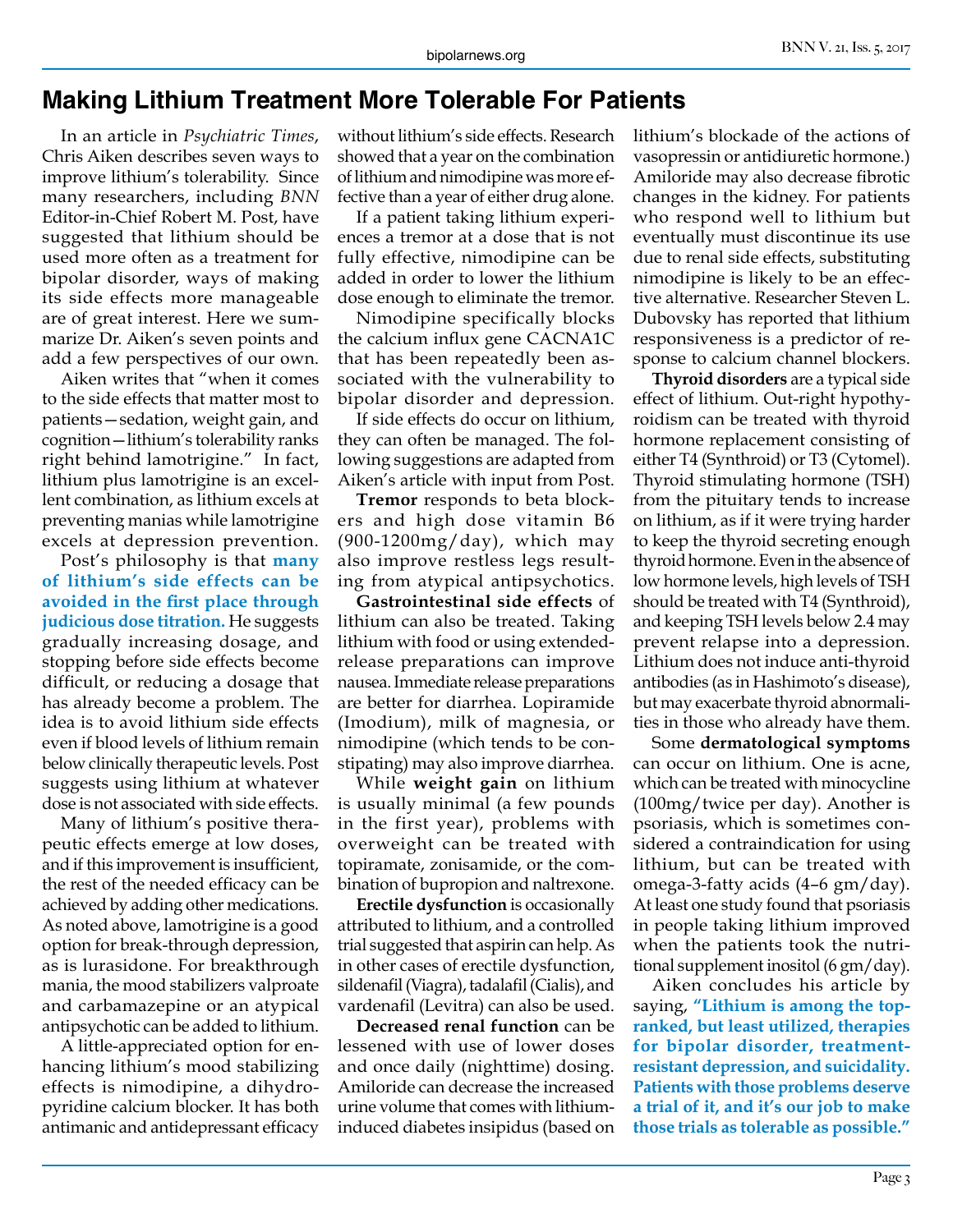# **Midday Bright Light Therapy Improved Bipolar Depression**

A study by Dorothy S. Kit and colleagues published in the *American Journal of Psychiatry* in 2017 found that delivering bright white light therapy to patients with bipolar depression between the hours of noon and 2:30pm improved their depression compared to delivering inactive dim light, and did not cause mood switches into mania. The study included 46 patients with moderate bipolar depression, no hypomania and no psychosis.

The active therapy group was exposed to broad-spectrum bright white fluorescent light at 7,000 Lux while the inactive group received dim red light at 50 Lux. Both groups were instructed to sit 12 inches from the light and face it without looking

directly at it. The therapy began with 15-minute afternoon sessions and increased to 60 minutes per day by 4 weeks. Participants were assessed weekly. Remission rates increased dramatically in the active group beginning in the fourth week. **At weeks 4 through 6, the remission rate for those in the active bright light group was 68.2% compared to only 22.2% in the dim light group.**

Mean depression scores were better in the treated group, as were global functioning and response rates.

Some participants were taking antidepressants concurrently, and these participants were evenly distributed across the two study groups.

## **FDA Approves Extended-Release Aripiprazole Injected Monthly to Prevent Manic and Mixed Episodes in Bipolar I**

In 2017 the US Food and Drug Administration approved a monthly injectable form of the atypical antipsychotic drug aripiprazole, Abilify Maintena, for the prevention of manic and mixed episodes in bipolar I disorder. The intramuscular injections are available for monotherapy in preparations of 300 mg or 400 mg. Maintena did not prevent depressive episodes.

Maintena is already FDA-approved for the treatment of schizophrenia and Tourette's syndrome in adults.

The approval for bipolar I disorder follows a 52-week phase 3, double-blind, placebo-controlled randomized trial. Participants were experiencing a manic episode during screening for the study, met the criteria for bipolar I disorder, and had had at least one prior manic or mixed episode severe enough to require treatment.

Compared to placebo, Maintena in once-a-month injections delayed the recurrence of any mood episode following the initial manic episode at screening. When the researchers separated their analysis based on type of episode, **Maintena reduced manic and mixed episodes compared to placebo, but did not do a better job than placebo at preventing depressive episodes.**

An oral antipsychotic must be administered for 14 days following the first injection of Maintena. The extendedrelease injection is available as 300 mg– or 400 mg–strength powder that may be reconstituted, or as prefilled syringes.

*Editor's Note: Because Maintena is delivered as a once-a-month injection, it may be helpful for patients who struggle to take daily oral medications.*

An earlier pilot study by the same researchers had found that bright light therapy delivered in the morning was followed by some hypomanic reactions or bipolar cycling. The midday sessions did not cause any mood switching.

Bright light therapy is often used to treat seasonal affective disorder (SAD) using a 10,000 Lux light box. This study took place mostly during the fall and winter months.

*Editor's Note: Bright light therapy is generally safe and boasts a high remission rate. Light boxes can be acquired without a prescription and are portable and easy to use. Midday light may have the best results and the least risk of provoking a mood switch into mania.*

# **Inflammation Predicts Poor Response to Sleep Deprivation with Light Therapy**

A 2017 article by Francesco Benedetti and colleagues in the *Journal of Clinical Psychiatry* reports that people with bipolar depression who have higher levels of certain inflammatory markers may have a poor antidepressant response to the combination of sleep deprivation and light therapy, compared to those with lower levels of inflammation.

The study included 37 participants with bipolar disorder who were in the midst of a major depressive episode. Of those, 31 participants (84%) had a history of poor response to antidepressant medication. The patients were treated with three cycles of total sleep deprivation and light therapy within one week, a combination that can often bring about a rapid improvement in depression.

Depression improved in a total of 23 patients (62%) following the therapy. **Blood analysis showed that compared to those who had a good response, the non-responders had higher levels of five intercorrelated inflammatory markers: IL-8, MCP-1, IFN-gamma, IL-6, and TNF-alpha.** Those with higher body mass index had more inflammation, indirectly decreasing response to the therapy.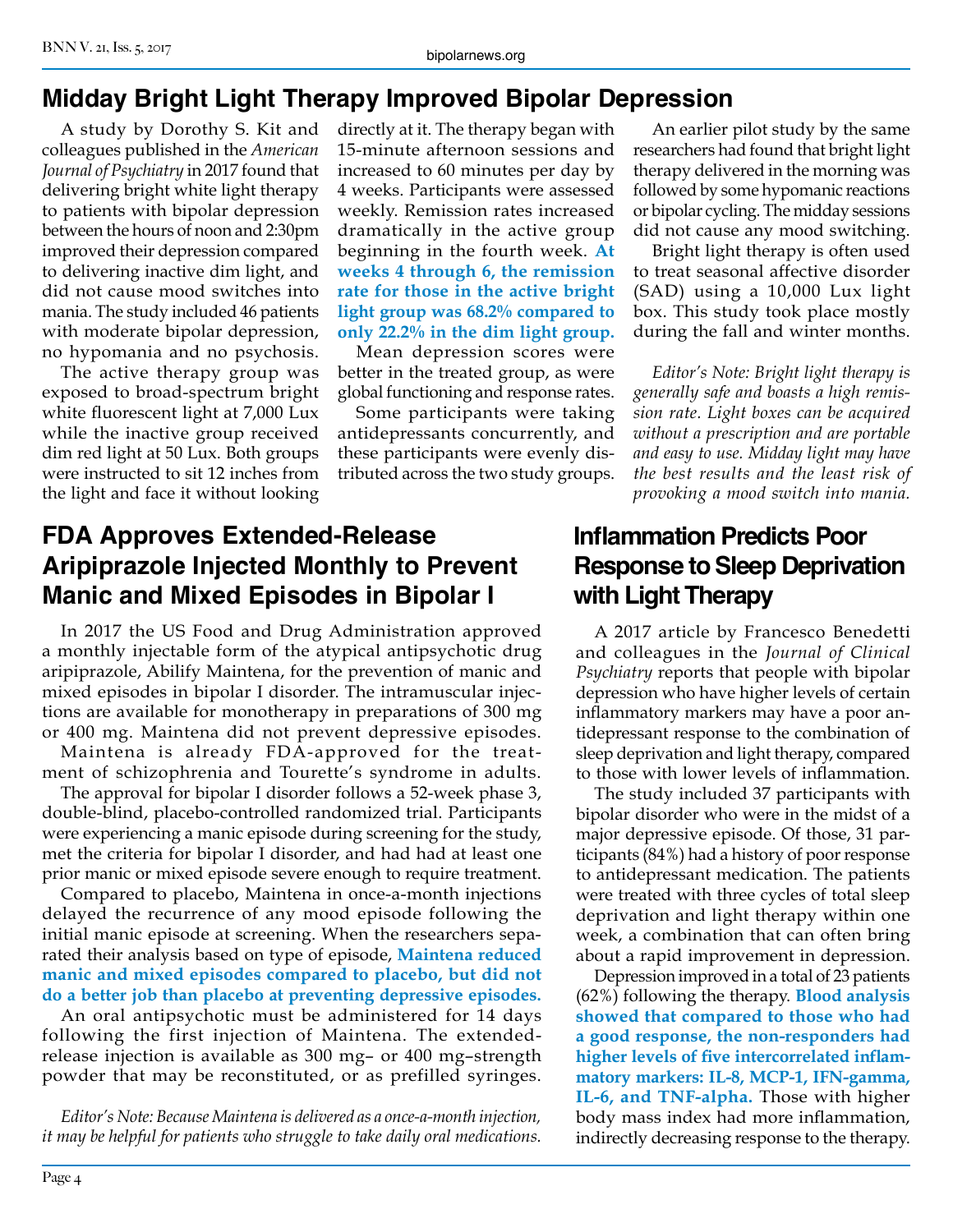## **One Night of Sleep Deprivation Can Rapidly Improve Depression**

One night of sleep deprivation can bring about rapid improvement in depression symptoms the following day. A 2017 meta-analysis by Elaine M. Boland and colleagues in the *Journal of Clinical Psychiatry* summarizes the findings from 66 studies of sleep deprivation for unipolar and bipolar depression and finds that **the technique produced a response rate of 45% in randomized controlled studies.**

It did not seem to matter whether patients experienced full or partial sleep deprivation, whether they had unipolar or bipolar depression, or whether or not they were taking medication at the time. Age and gender also did not affect the results of the sleep deprivation.

#### **Extending the Effects**

While sleep deprivation can rapidly improve depression, the patient often relapses after the next full night of sleep. There are a few things that can prevent relapse or extend the efficacy of the sleep deprivation. The first is lithium, which has extended the antidepressant effects of sleep deprivation in people with bipolar disorder.

The second strategy to prevent relapse is a phase change. This means going to sleep early in the evening the day after sleep deprivation and gradually shifting the sleep schedule back to normal. For example, after an effective night of sleep deprivation, one might go to sleep at 6pm and set their alarm for 2am. Then the next night, they would aim to sleep from 7pm to 3am, the following night 8pm to 4am, etc. until the sleep wake cycle returns to a normal schedule.

A 2002 article by P. Eichhammer and colleagues in the journal *Life Sciences* suggested that repetitive transcranial magnetic stimulation (rTMS), electromagnetic stimulation of the scalp over the prefrontal cortex, could help maintain improvement in depression following a night of partial sleep deprivation for up to four days.

Bright light therapy may also help. Researcher A. Neumeister and colleagues reported in the journal *Biological Psychiatry* in 1996 that 3,000 Lux light could stabilize the antidepressant effects of partial sleep deprivation for up to seven days.

In a 2000 article in the journal *Psychiatry Research*, C. Colombo and colleagues reported that morning light therapy improved the antidepressant effectiveness of three cycles of total sleep deprivation in people with bipolar disorder. The light, delivered at 150 Lux and 2,500 Lux, reduced sleepiness in the sleep-deprived subjects, and this reduced sleepiness was associated with a better response. Lithium also improved the effectiveness of sleep deprivation in the same bipolar population, but combining both lithium and light therapy with sleep deprivation did not produce a cumulative effect.

In a table in a 2003 article in the journal *Dialogues in Clinical Neuroscience*, Ulrich Voderholzer lists predictors of an antidepressant response to sleep deprivation in depressed patients, including: arousal, variability of mood swings, daily or day-to-day mood variations, melancholic depression, depression prompted by internal factors, and the bipolar subtype. Age, sex, severity or duration of depression, duration of illness, earlier treatments, and patients' expectations did not predict response.

Studies by *BNN* editor Robert M. Post found that timing sleep deprivation as a patient approached recovery from a depression often triggered the patient out of the depressive episode completely.

## **Vagus Nerve Stimulation Improves Depression When Other Treatments Fail**

Vagus nerve stimulation (VNS) has been approved by the US Food and Drug Administration as an adjunctive therapy for treatment-resistant unipolar and bipolar depression since 2005. The treatment consists of a pacemaker-like device implanted under the skin in the chest that delivers regular, mild electrical pulses to the brain via the left vagus nerve.

A 2017 study by Scott T. Aaronson and colleagues in the *American Journal of Psychiatry* reports that over a 5-year period, people with treatment-resistant depression who received VNS did better than those who received treatment as usual. The 795 participants at 61 US sites had either a depressive episode that had lasted for at least two years or had had three or more depressive episodes and had failed to respond to at least four treatments, including electroconvulsive therapy (ECT). **Over five years, those who received VNS had higher response rates (67.6% versus 40.9%) and higher remission rates (43.3% versus 25.7%) compared to those who received treatment as usual.**

While the study by Aaronson and colleagues was non-blind and nonrandomized, it suggests that VNS could be helpful in the long-term management of treatment-resistant unipolar and bipolar depression.

*Editor's Note: VNS was FDAapproved for treatment-resistant seizures in patients aged 12 and older in 1997 and for children 4 years and older in 2017. It was also approved for cluster headaches in 2017. Insurance coverage and reimbursement for VNS is typically available for these neurological conditions, but not for the treatment of depression. This is an unfortunate example of the stigmatization of psychiatric illness when an FDA-approved device can be kept from people in need of treatment.*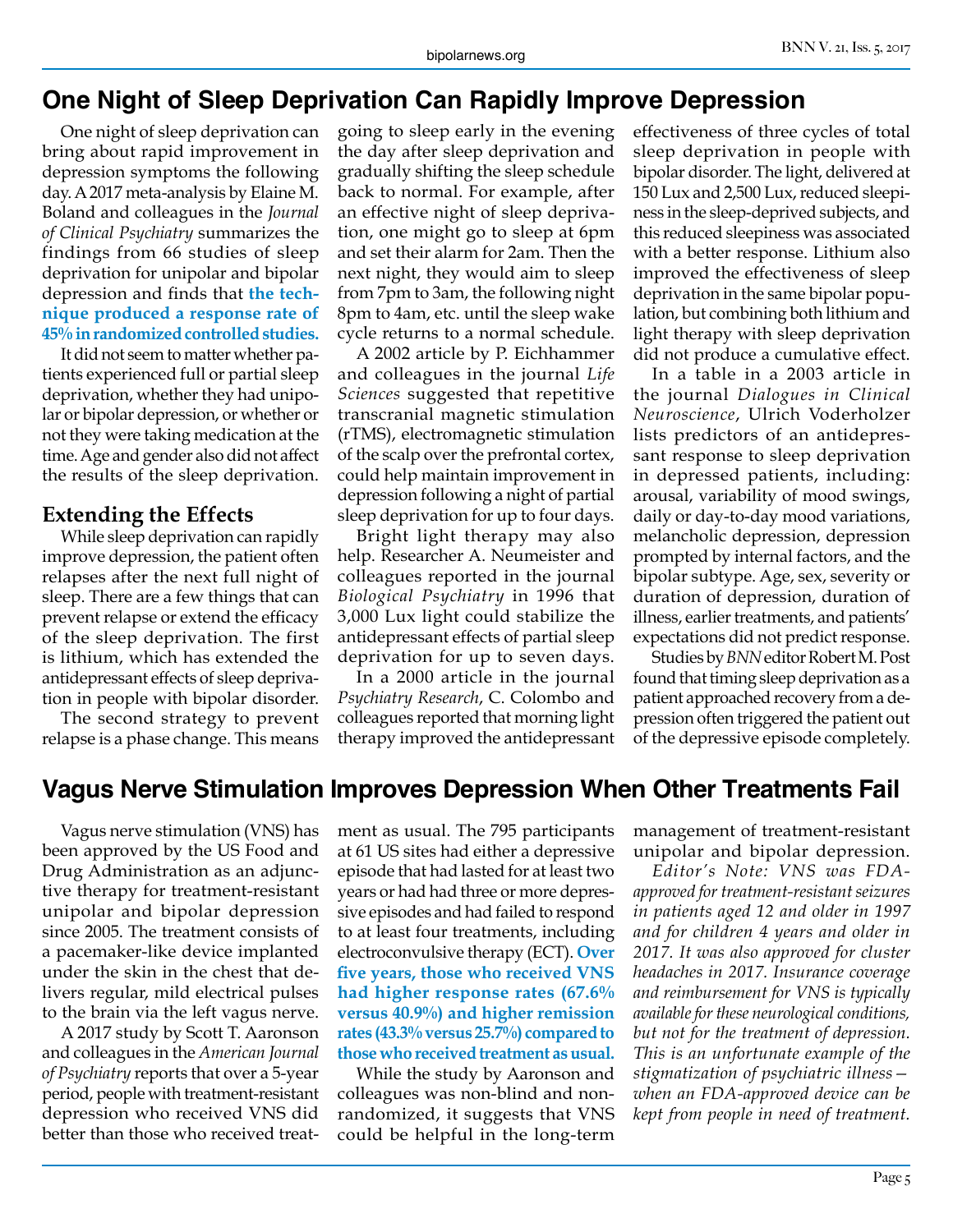# **An Overview of Ketamine for Treatment-Resistant Depression**

A 2017 series of articles by researcher Chittaranjan Andrade in the *Journal of Clinical Psychiatry* reviews the last 10 years of research on ketamine, the anesthetic drug that in smaller doses (0.5 mg/kg of body weight) can bring about rapid antidepressant effects. Ketamine is typically delivered intravenously (though it can also be delivered via inhaler, injected under the skin or into muscles, and least effectively by mouth). **Ketamine can improve depression in less than an hour, but its effects usually fade within 3 to 5 days. Repeating infusions every few days can extend ketamine's efficacy for weeks or months.**

Andrade cited a 2016 metaanalysis of nine ketamine studies by T. Kishimoto and colleagues in the journal *Psychological Research*. The meta-analysis found that compared to placebo, ketamine improved depression beginning 40 minutes after IV administration. Its effects peaked at day 1 and were gone 10–12 days later. Remission rates were better than placebo starting after 80 minutes and lasting 3–5 days.

Several studies have found that ketamine also reduces suicidality.

Andrade reported that both effectiveness and side effects seem to be dose-dependent within a range from 0.1 mg/kg to 0.75 mg/kg.

Side effects of ketamine are typically mild and transient. A 2015 study by Le-Ben Wan and colleagues (also in the *Journal of Clinical Psychiatry*) that Andrade cited reported that in 205 sessions of ketamine administration, the most common side effects were drowsiness, dizziness, poor coordination, blurred vision, and feelings of strangeness or unreality. The feelings of unreality (dissociative effects) diminish with repeated infusions. Heart and blood pressure may also temporarily increase as a result of ketamine administration.

One study found that ketamine could speed up and add to the effects of the selective serotonin reuptake inhibitor (SSRI) antidepressant escitalopram (Lexapro). A meta-analysis of 10 randomized controlled trials found that ketamine did not improve the effects of electroconvulsive therapy.

Ketamine has some history as a recreational club drug (sometimes known as 'K' or 'special K'), and can be misused or abused.

While there have been many studies of ketamine's antidepressant effects, Andrade concludes that none is of a standard to justify US Food and Drug Administration approval for the drug. It is hoped that larger, more rigorous trials will be completed in the next few years. However, ketamine is already being used widely to treat treatment-resistant unipolar and bipolar depression.

# **TDCS Better Than Placebo But Not as Good as Escitalopram at Improving Unipolar Depression**

An article by André R. Brunoni and colleagues in the *New England Journal of Medicine* reports that transcranial direct current stimulation (tDCS) can treat unipolar depression more effectively than placebo, but not quite as effectively as the selective serotonin reuptake inhibitor (SSRI) antidepressant escitalopram. TDCS consists of a constant, low direct current applied to the scalp via electrodes.

The study included 245 patients with moderate to severe depressive symptoms, many of whom also had anxiety disorders. To minimize the placebo effect, patients all participated in sessions wearing tDCS gear and received a daily pill. However, one group received real tDCS treatment but placebo pills, a second group received sham tDCS but real escitalopram pills, and the third group received both sham tDCS and placebo pills.

The real tDCS treatment consisted of 30-minute sessions of tDCS every day for 15 consecutive weekdays, then seven once-a-week treatments. The escitalopram dosage was 10 mg/day for three weeks, then 20 mg daily.

Ten weeks into treatment, **those who received escitalopram showed the greatest improvement in depression. Those who received tDCS showed slightly less improvement, but still significantly more than those who received neither treatment.** Cognitive performance either improved or stayed the same in all the groups.

In terms of side effects, those who received escitalopram were more likely to report sleepiness or severe constipation. Those who received tDCS reported more skin redness/tingling, itching, tinnitus, and nervousness. Two patients in the tDCS group had new-onset mania during treatment. There were no suicides, hospitalizations, or other serious side effects.

## **Botox for Depression**

Several recent clinical trials have suggested that Botox injections between the eyebrows may improve depression. The theory is that decreasing muscle tension could reduce feelings of depression, instead of depression causing muscle tension. In a phase 2 double blind multicenter trial of 258 women with depression, participants were randomized to receive 30 units of Botox, 50 units of Botox, or placebo. **Those who received the 30-unit injections showed significantly greater improvement in depression at three weeks and nine weeks compared to those who received placebo.** However, it was not superior to placebo at the primary endpoint of the study, six weeks, and the 50-unit dosage was not superior to placebo. Both doses were well tolerated.

Botox is derived from botulinum toxin, which can relax tense muscles. It is also being explored as a treatment for migraine headaches. The manufacturer, Allergan, expects to move forward with phase 3 trials of Botox for depression.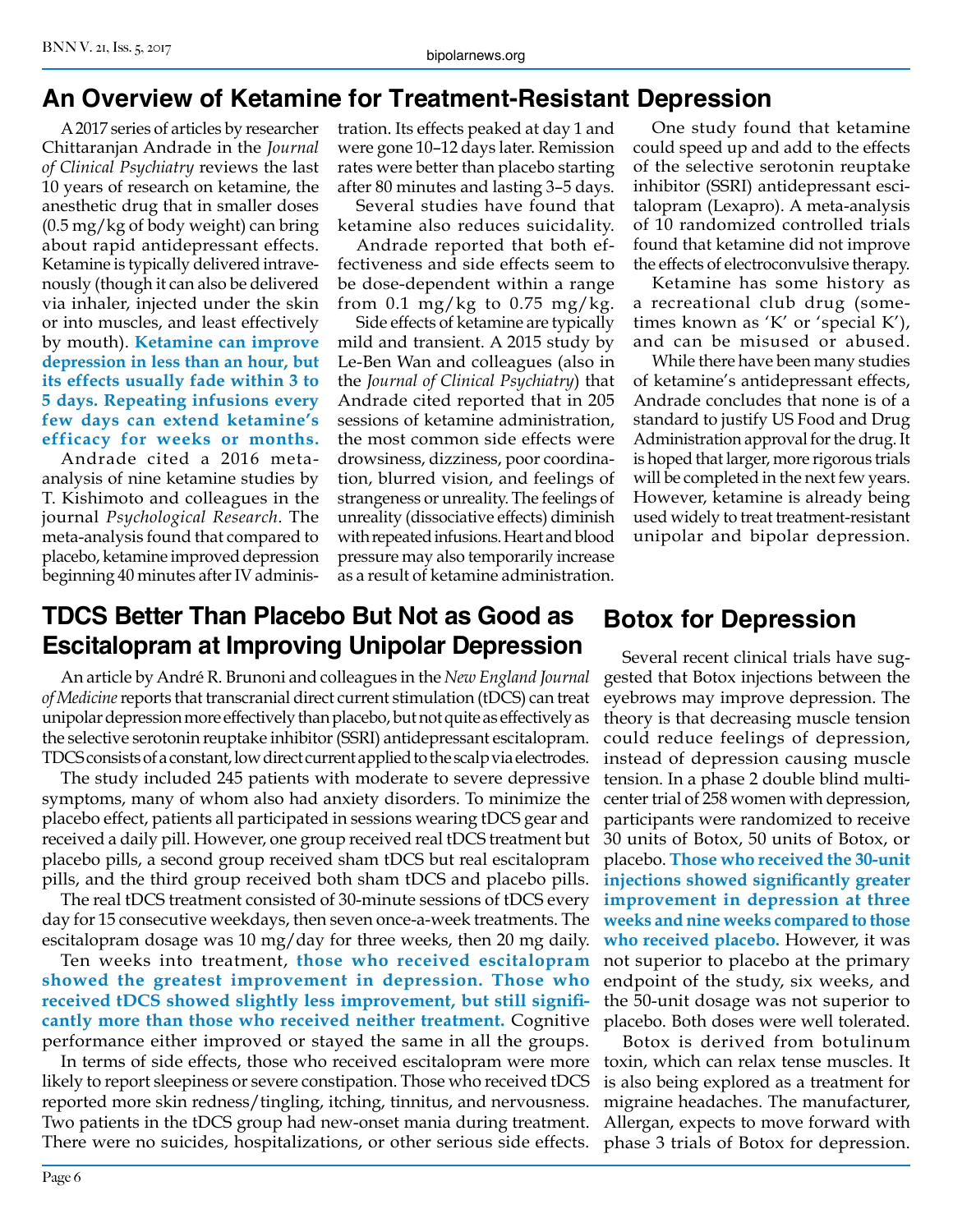## **Best Antidepressants for Post-Stroke Depression**

A recent meta-analysis in the journal *BMJ Open* analyzes the efficacy and tolerability of 10 different antidepressants given to treat depression following a stroke. The metaanalysis incorporated data from 12 trials and a total of 707 participants. **Reboxetine was the most effective antidepressant, followed by paroxetine, doxepin, and duloxetine.**  Sertraline, fluoxetine, and nefiracetam failed to outperform placebo in the treatment of post-stroke depression.

In terms of tolerability, paroxetine had the least side effects and led to significantly fewer discontinuations than doxepin, citalopram, and fluoxetine. After paroxetine, the most tolerable drugs were sertraline and nortriptyline. The least tolerable drug was citalopram.

Researchers led by Yefei Sun suggested that paroxetine might be the best antidepressant to prescribe after a stroke due to its efficacy and good tolerability. Fluoxetine might be the worst due to its poor efficacy and poor side effects profile.

*Editor's Note: Multiple randomized controlled trials suggest that antidepressants can be helpful for anyone who has a stroke, both to decrease depression and to improve neurological and functional outcomes.* 

## **Intranasal Ketamine for Bipolar Disorder** by constricting blood vessels and coagulating blood.

An in-press article due out in January 2018 by Demitri F. Papolos and colleagues in the *Journal of Affective Disorders* reports that **intranasal ketamine delivered every three to four days reduced symptoms of bipolar disorder in 45 teens** (aged 16 years on average). The teens treated in one private practice had the 'fear-of-harm' subtype, which in addition to bipolar symptoms is characterized by treatment resistance, separation anxiety, aggressive obsessions, disordered sleep, and poor temperature regulation.

The repeated administration of ketamine produced long-lasting positive results, improving bipolar symptoms as well as social function and academic performance. Many participants reported via survey that they were much or very much improved after being treated for durations ranging from 3 months to 6.5 years. Side effects were minimal and included sensory problems, urination problems, torso acne, dizziness, and wobbly gait.

The ketamine was delivered to alternating nostrils via 0.1 ml sprays that included 50–200 mg/ml of ketamine in 0.01% benzalkonium chloride. Patients were instructed to increase the dosage just up until it became intolerable and then repeat the last tolerable dose every three to four days. Final doses ranged from 20–360 mg. The mean dose was 165 mg (plus or minus 75 mg) delivered every 3 days.

Papolos and colleagues called for placebo-controlled clinical trials based on the positive results from this open study.

## **Taking SSRI Antidepressants May Increase Stroke Risk**

A Taiwanese study published in the *Journal of Clinical Psychiatry* in 2017 finds that taking selective serotonin reuptake inhibitor (SSRI) antidepressants can increase risk of stroke. The study by Chin-Hong Chan and colleagues analyzed eight years of data from Taiwan's National Health Insurance Research Database, comparing people who had taken SSRIs for at least two consecutive months to those who had not. **First onset strokes were more common among people who had taken SSRIs, and the higher stroke rates in this group persisted for three years after exposure.**

Ischemic strokes (which occur when a blood vessel carrying blood to the brain is obstructed) were more common than hemorrhagic strokes (which occur when a weak blood vessel ruptures). Younger adult participants exposed to SSRIs were more likely to have strokes, while people older than 65 saw only a slight increase in stroke risk from taking SSRIs. More strokes occurred during the first three years of SSRI treatment than later in treatment.

Chan and colleagues suggest that these strokes are caused by cerebral microbleeding or by overcorrection of hemostasis, the process by which the body slows or stops bleeding

## **Probiotics May Improve Depression As Well As IBS**

A pilot study of people with irritable bowel syndrome (IBS) suggests that taking a probiotic nutritional supplement can improve depression as well as gastrointestinal upset.

In the 2017 study published in the journal *Gastroenterology*, researcher Maria Pinto Sanchez and colleagues at the Farncombe Family Digestive Health Research Institute found that **when those with IBS took a probiotic, their co-occurring depression improved more than it did in people with IBS who took a placebo.**

Senior author Premysl Bercik suggested the study confirms that the microbiota environment in the gut affects what goes on in the brain, opening new avenues for the treatment of psychiatric diseases.

The study included 44 adults with IBS who also had mild to moderate anxiety and depression. For 10 weeks, half received a daily dose of the probiotic Bifidobacterium longum NCC3001, while the others received placebo.

After 6 weeks, 64% of the probiotic group saw improvement in their depression, compared to 32% of the placebo group. Functional magnetic resonance imaging (fMRI) showed brain changes associated with the improvement in mood.

The researchers are planning larger trials of probiotics.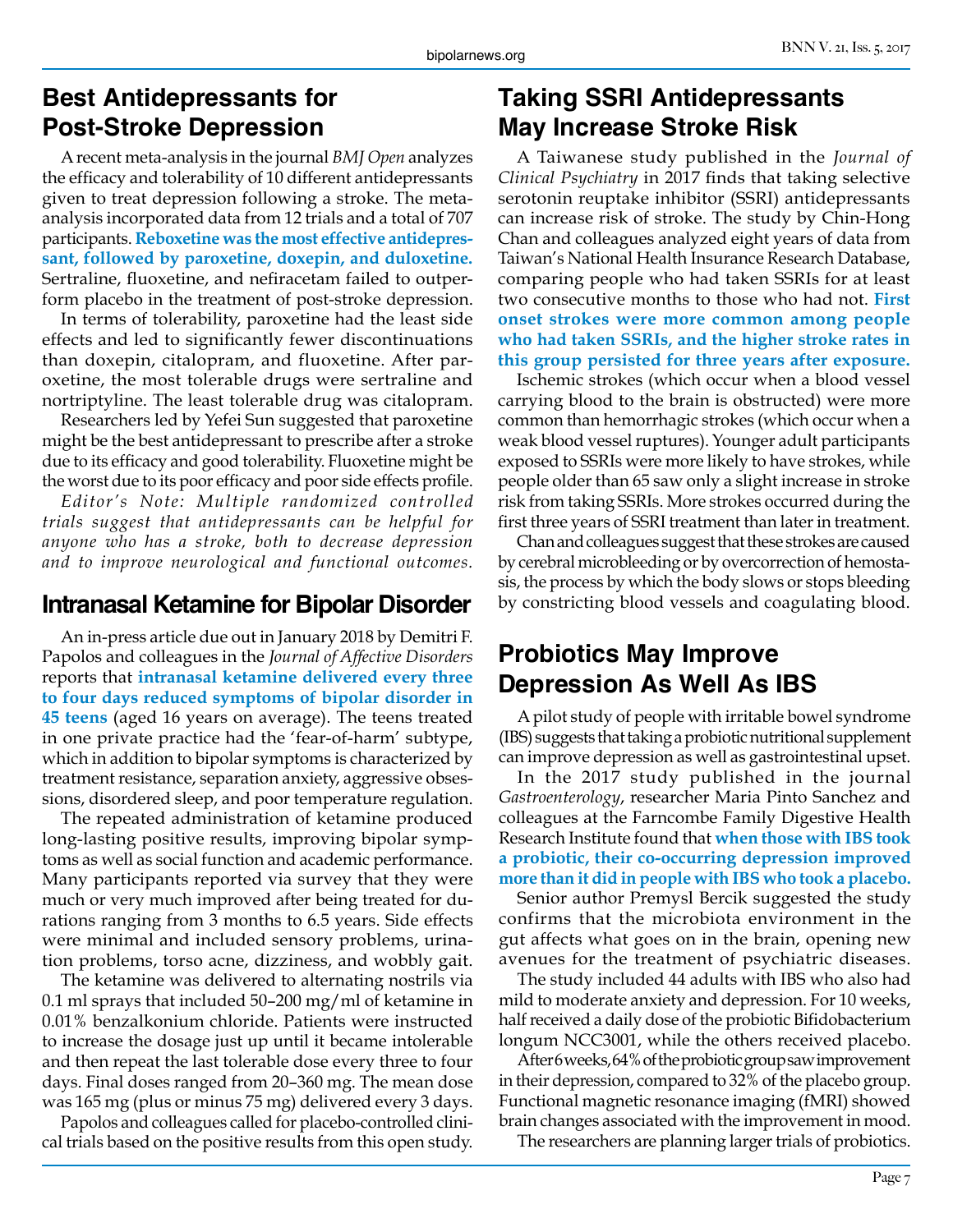# **Augmentation Strategies for Negative Symptoms of Schizophrenia**

In a 2017 article in the journal *JAMA Psychiatry*, Christoph U. Correll and colleagues reviewed 42 secondary strategies to treat schizophrenia when the primary antipsychotic treatment has an incomplete effect. **Many people with schizophrenia show only a limited response to antipsychotic drugs, so additional treatments are often necessary,** but currently there are no US Food and Drug Administration guidelines for combination treatment.

Correll and colleagues compiled data from 29 meta-analyses covering 381 individual trials. They found that while the meta-analyses were well done, the quality of the data in the original studies was lacking.

#### **Focusing on Negative Symptoms**

However, since the negative symptoms of the illness such as apathy, withdrawal, and blunted emotional response are the hardest to treat, any amount of improvement in this area could be particularly helpful. Large to moderate effect sizes were reported for the effectiveness of the following medications in reducing negative symptoms (in decreasing order): serotonin and norepinephrine reuptake inhibitor (SNRI) antidepressants, serotonin type 3 receptor active drugs (such as ondansetron), lamotrigine, acetylcholine esterase inhibitors, testosterone, the antibiotic minocycline, the anticonvulsant topiramate, antipsychotics, estrogen active compounds, any antidepressant, and modafinil.

The review did not include the positive findings on the antioxidant n-acetylcysteine (NAC). Researcher Michael Berk and colleagues reported in the journal *Biological Psychiatry*  in 2008 that patients who received NAC in addition to maintenance treatment for schizophrenia saw more improvement in 24 weeks than those who received a placebo in addition to their normal treatment.

Clozapine, the most effective antipsychotic drug for patients with treatment-resistant schizophrenia, was not successfully augmented by any of the strategies in this review article. However, a few studies have found that adding the antipsychotic aripiprazole to clozapine treatment helps improve symptoms of schizophrenia and allows for a reduction in clozapine dosage, which improves tolerability. Studies have also shown that electroconvulsive therapy (ECT) can augment clozapine in people with treatment-resistant schizophrenia.

*Editor's Note: Given the serious impairment faced by people with schizophrenia, which is often driven by negative symptoms, some of these augmentation strategies deserve careful trials in individual patients. This is especially true of approaches that also work on positive symptoms (such as lamotrigine) or ones that pose little risk of side effects, such as NAC and minocycline.* 

# **FDA Approves New Higher Dose of Valbenazine for Tardive Dyskinesia**

The US Food and Drug Administration has approved an 80 mg capsule dose of valbenazine (Ingrezza) for tardive dyskinesia (jerky, involuntary movements of the face, especially the mouth and tongue, fingers and body that can be a side effect of antipsychotic medication). Valbenazine, a selective vesicular monoamine transporter 2 inhibitor, was the first drug FDA-approved for tardive dyskinesia. **The FDA initially approved a dosage of 40 mg/day in April 2017. The 80 mg/day dose was approved in October 2017.**

The new approval was based on a 6-week clinical trial in which 80 mg of valbenazine improved tardive dyskinesia significantly compared to placebo. Improvement continued over 48 weeks of treatment.

# **Liraglutide Decreased Body Weight, Improved Glucose Tolerance and Cardio Health in Schizophrenia**

A 2017 article by Julie R. Larsen and colleagues in the journal *Archives of General Psychiatry* reported that the drug **liraglutide, a treatment for type 2 diabetes, improved certain health measures in people with schizophrenia who were overweight and prediabetic and being treated with the atypical antipsychotics olanzepine or clozapine.**

In the 16-week trial, patients received a daily 2 mg injection of liraglutide under the skin or placebo. Liraglutide decreased body weight, improved glucose tolerance, and improved cardio-metabolic measures. Weight decreased by more than 10 pounds on average compared to placebo.

Liraglutide is derived from a human metabolic hormone. It binds to the same receptors as does the metabolic hormone GLP-1, which stimulates insulin secretion.

**See page 11 for information about a study of children at risk for bipolar disorder.**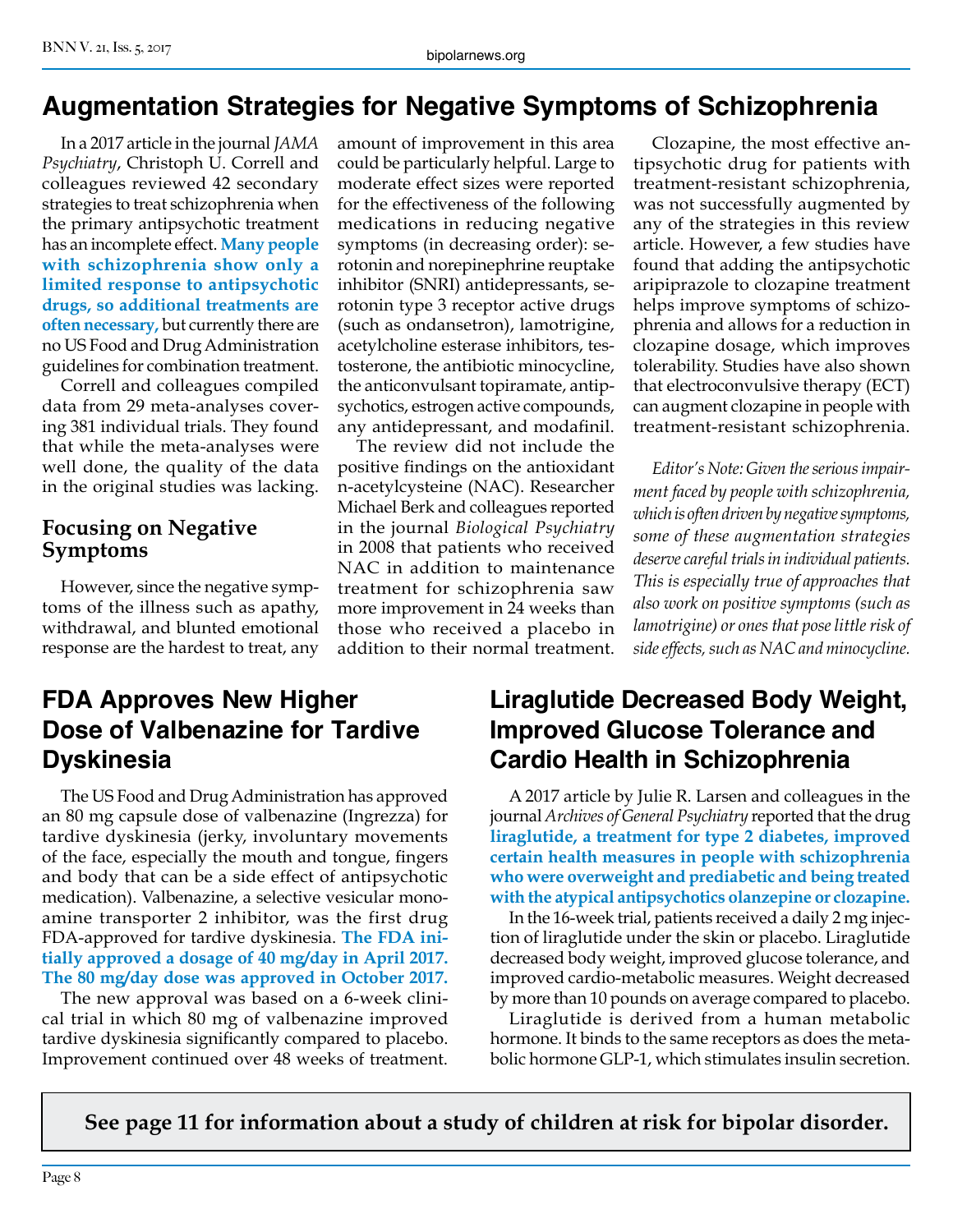## **Simvastatin Looks Promising in Treatment of Negative Symptoms of Schizophrenia**

The statin drug simvastatin (Zocor) enhances the effects of risperidone on negative symptoms of schizophrenia, according to a 2017 article by Soode Tajik-Esmaeeli and colleagues in the journal *International Clinical Psychopharmacology*.

In the 8-week study, **40 mg/day of simvastatin enhanced the effects of 4–6 mg/day of the antipsychotic risperidone on negative symptoms of schizophrenia, such as apathy and withdrawal, but not positive symptoms such as hallucinations or delusions.** 

Other statins, lovastatin and pravastatin, have not had a similar effect, possibly because they do not cross the blood-brain barrier as easily as simvastatin does.

Simvastatin has other benefits as well. Like all statins it decreases lipid levels, reducing cardiovascular disease. People with schizophrenia and bipolar disorder are at especially high risk for cardiovascular disease.

Simvastatin also decreases inflammation (lowering IL-1 alpha and TNF-beta levels) and may be neuroprotective, as it increases brainderived neurotrophic factor (BDNF), a protein that protects neurons and is important for learning and memory. Inflammation is increasingly implicated in schizophrenia and bipolar disorder.

There is also some evidence that statins can prevent depressions over long-term follow-up. Studies in women without depression and men who had recently had heart attacks both showed that those taking statins had a lower rate of future depression than those not taking statins.

*Editor's Note: These findings suggest a potential 5-fold benefit to simvastatin: 1) It reduces negative symptoms in schizophrenia. 2) It reduces inflammation. 3) It increases BDNF. 4) It decreases cardiovascular disease risk by lowering lipid levels. 5) It may prevent future depressions.*

*See page left for other approaches to augmenting schizophrenia treatment. In addition, nutritional supplements vitamin D3 and folate. Patients with psychosis often have vitamin D deficits. Folate supplements can reduce homocysteine, which has been linked to cognitive deficits in schizophrenia.* 

# **Even Light Exercise Prevents Future Depressions**

A 2017 article in *The American Journal of Psychiatry* suggests that regular leisure-time exercise of any intensity can protect against future depressions.

The study by Samuel B. Harvey and colleagues followed a group of 33,908 healthy adults for 11 years. The researchers found a link between regular leisure-time exercise and reduced incidence of future depression (but not anxiety). This link occurred regardless of the intensity of the exercise, and most of the effect occurred at low levels of exercise. **Analysis suggested that 12% of future cases of depression could be prevented** 

#### **if all participants fit one hour of physical activity into their week.**

A small part of the benefit came from the social and physical health benefits of exercise.

Harvey and colleagues suggested that from a public health perspective, increasing population levels of exercise modestly could lead to a substantial decrease in depressions.

*Editor's Note: Alongside maintenance treatment, in the form of antidepressants for unipolar depression or mood stabilizers and atypical antipsychotics for bipolar disorder, exercise could provide some benefits in preventing future depressions.*

# **A New Treatment for Disruptive Mood Dysregulation**

The 2013 update to the *Diagnostic and Statistical Manual of Mental Disorders*, or the *DSM-5*, included a new diagnosis of disruptive mood dysregulation disorder. Children with persistent, severe temper outbursts and irritable or angry moods that are out of proportion to circumstances may be diagnosed with the disorder. However, there is not much specificity to the diagnosis and few treatment studies have been done to help clinicians and parents determine how to manage symptoms of the disorder.

A poster presented at the 2017 Psych Congress reported that **a medication protocol consisting of an anticonvulsant drug to stabilize moods and temper outbursts and a dopamine agonist to reduce irritability, impulsivity, and concentration problems reduced rates of re-hospitalization.** The retrospective study by researchers D. Matthews and G. Matthews included 91 children and adolescents who were prescribed the anticonvulsant oxcarbazepine and the dopamine agonist amantadine following hospitalization for severe aggression, mood instability, and impulsivity. Those who stuck to the regimen with minimal changes for one year had an 8% re-hospitalization rate compared to a 26% re-hospitalization rate among those who discontinued the regimen or substituted other drugs.

*Editor's Note: Oxcarbazepine has a long-acting preparation, Oxtellar, that can be given all at night.*

*Amantadine (Symmetrel) not only is a dopamine agonist used for Parkinson's disease, but is also an antiviral and a blocker of glutamate NMDA channels. It stabilizes the closed state of the NMDA channel.*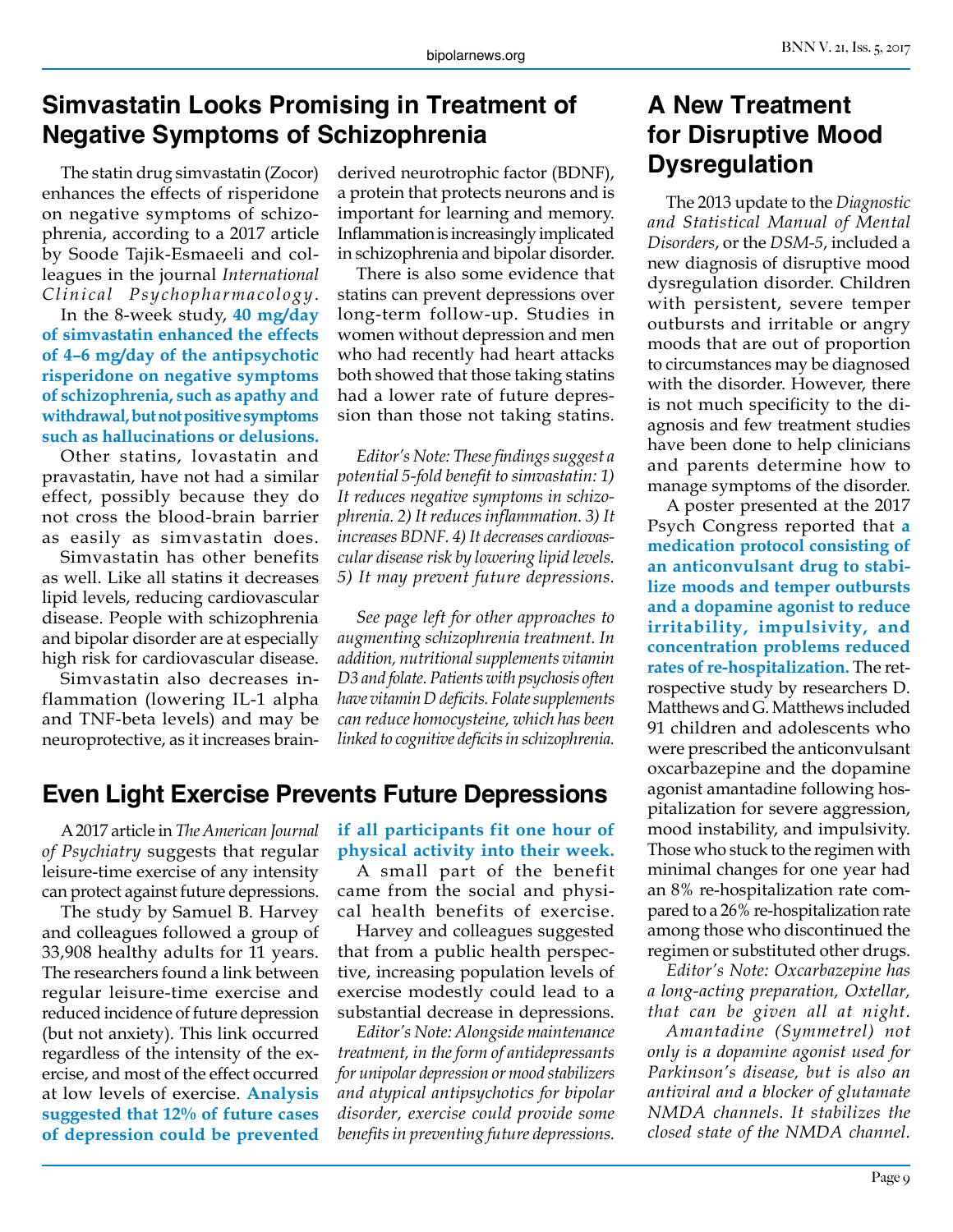## **Expectations Can Affect Treatment Efficacy**

A 2017 article by Vanda Faria and colleagues in the journal *EBioMedicine*  reports that **when patients with social anxiety disorder were told they were being treated with an active drug, they had a response rate three times higher than patients who were given the same drug but told it was an inactive placebo. The researchers suggest that the way treatments are presented to patients affects whether they work.**

In the study by Faria and colleagues, patients with social anxiety were given the selective serotonin reuptake inhibitor (SSRI) antidepressant escitalopram for nine weeks. Some were told they had received escitalopram, while some were told they had received a placebo. Not only did those who were told they were taking escitalopram see greater reductions in their anxiety, they also showed more connectivity between the posterior cingulate and the amygdala, a region that is crucial to mediating anxiety.

This finding is in line with other research that has found that patients' thoughts and expectations during treatment can affect the efficacy of that treatment.

Researcher Isaac Marks found that patients with obsessive compulsive disorder (OCD) with fear of contamination who were told to avoid things they feared, such as touching a toilet seat, did not fare any better than those taking placebo pills. However, those taking SSRIs who tried new behaviors like touching a toilet seat learned that they could do so without a major fear response, and their phobias improved.

Several studies have shown that expectations of antidepressant efficacy have a big effect on whether patients with unipolar depression improve after beginning treatment with SSRIs. Bret R. Rutherford and colleagues reviewed findings on expectancy in major depressive disorder in a 2010 article in the journal *Current Psychiatry Review*.

When patients are presented with a drug and encouraged to believe it will work, they may gain the confidence to try out new behaviors or ways of looking at things, whether that means exploring new social situations for someone with social anxiety, or feeling hopeful and breaking the habit of negative rumination for someone with depression. As the study by Faria and

colleagues shows, expectations can even change patterns of brain connectivity.

Studies of repetitive transcranial magnetic stimulation (rTMS), in which electromagnets placed near the scalp stimulate electrical impulses in the brain, have shown that patients with depression who engage in positive thoughts and conversations with their rTMS provider during the stimulation improve more than those who sit passively. If a patient engages in their habitual negative ruminations during rTMS, these might even be cemented by the rTMS-induced release of glutamate and brain-derived neurotrophic factor (BDNF), which are both involved in learning and memory processes and what has been called experience-dependent neuroplasticity.

Thus, a patient's thoughts and outlook during treatment may be important to the therapeutic outcomes achieved. While expectations may not be sufficient to produce an effect on their own, it does seem that thoughts and behaviors can improve a treatment's efficacy.

# **It's now faster and easier to join the Child Network!**

The consent form for the Child Network has been simplified. If you previously tried to sign up and gave up in frustration, please try again. The new consent form is much easier to complete.

The Child Network is a study designed to evaluate how children with mood disorders are being treated for their illness. Parents who enroll in the study complete an online checklist of their child's symptoms once a week using a secure web-based system. Parents of children aged 2–12 who have mood or behavioral problems should consider joining. See page 11 for more information.

As a benefit, parents can print out a chart of their child's symptoms and responses to treatment to show the children's physician. This should facilitate early recognition and treatment of a range of common psychiatric disorders that begin in childhood.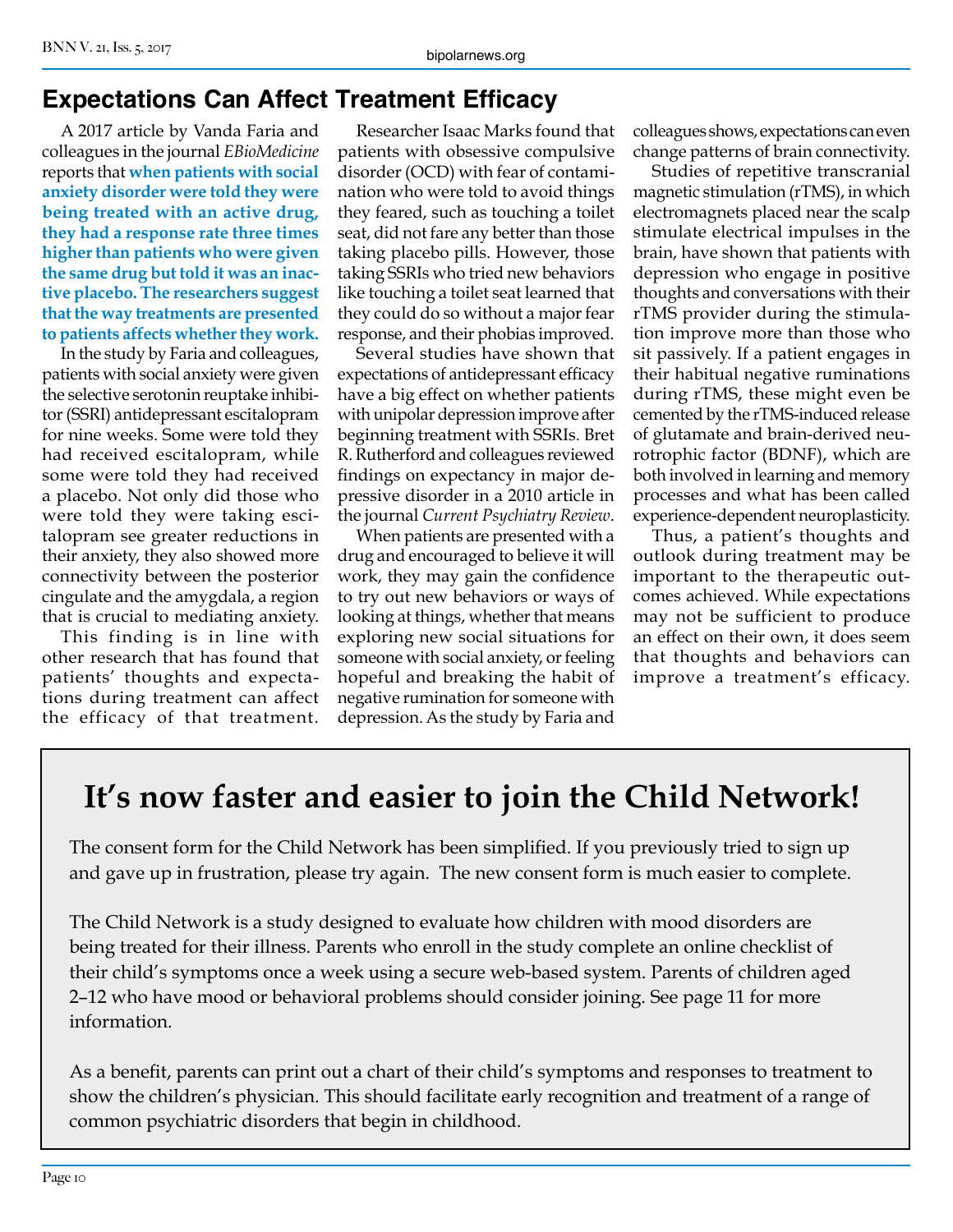### **Is Your Child at Risk for a Mood Disorder? Join the Child Network!**

74% of children who have a parent with bipolar disorder (Axelson et al. 2015) and 80% of those who have a parent with unipolar depression (Weissman et al. 2006) will develop a major psychiatric illness upon long-term follow up. These illnesses, including depression, anxiety, oppositional behavior, substance abuse, often go unrecognized for long periods of time.

#### **Joining the Child Network could help families and doctors identify these illnesses earlier.**

**The Child Network is specifically for parents of children ages 2 to 12 who are at high risk for a mood disorder or have symptoms of a mood disorder. Parents assess their child weekly using a secure website.** There is also a short demographic questionnaire and a more detailed symptom checklist to be filled out once a year. The network will collect information about which treatments children are already taking, how effective they are, and for which children.

We believe that this network will be helpful to its participants. Parents will be able to print out the ongoing weekly ratings in a graphic form so that the child's symptoms and responses to any treatments they receive over time can easily be visualized (as illustrated below).



**0 - Severity None:** None

**1 - Severity Mild/Infrequent**: Minimal impact on usual roles

**2 - Moderate Symptoms/Often:** Definitely some dysfunction in usual roles **3 - Severe Symptoms/Much of the Time:** Major dysfunctions in usual roles

We hope that this brief description of the Child Network study helps to orient you to its purpose. Please urge parents to use this new tool. Visit **bipolarnews.org** and click on the tab for the Child Network or go directly to http://bipolarnews.org/?page\_id=2630 to learn more about the Child Network and to access the informed consent documents.

Thank you for your time and interest in the Child Network.

Robert M. Post, MD and Michael Rowe, PhD Bipolar Collaborative Network, and Robert L. Findling, MD, MBA, Principal Investigator This research study is IRB approved by the Johns Hopkins University School of Medicine Research Study, Principal Investigator: Robert L. Findling, MD, MBA , IRB Study #00026940